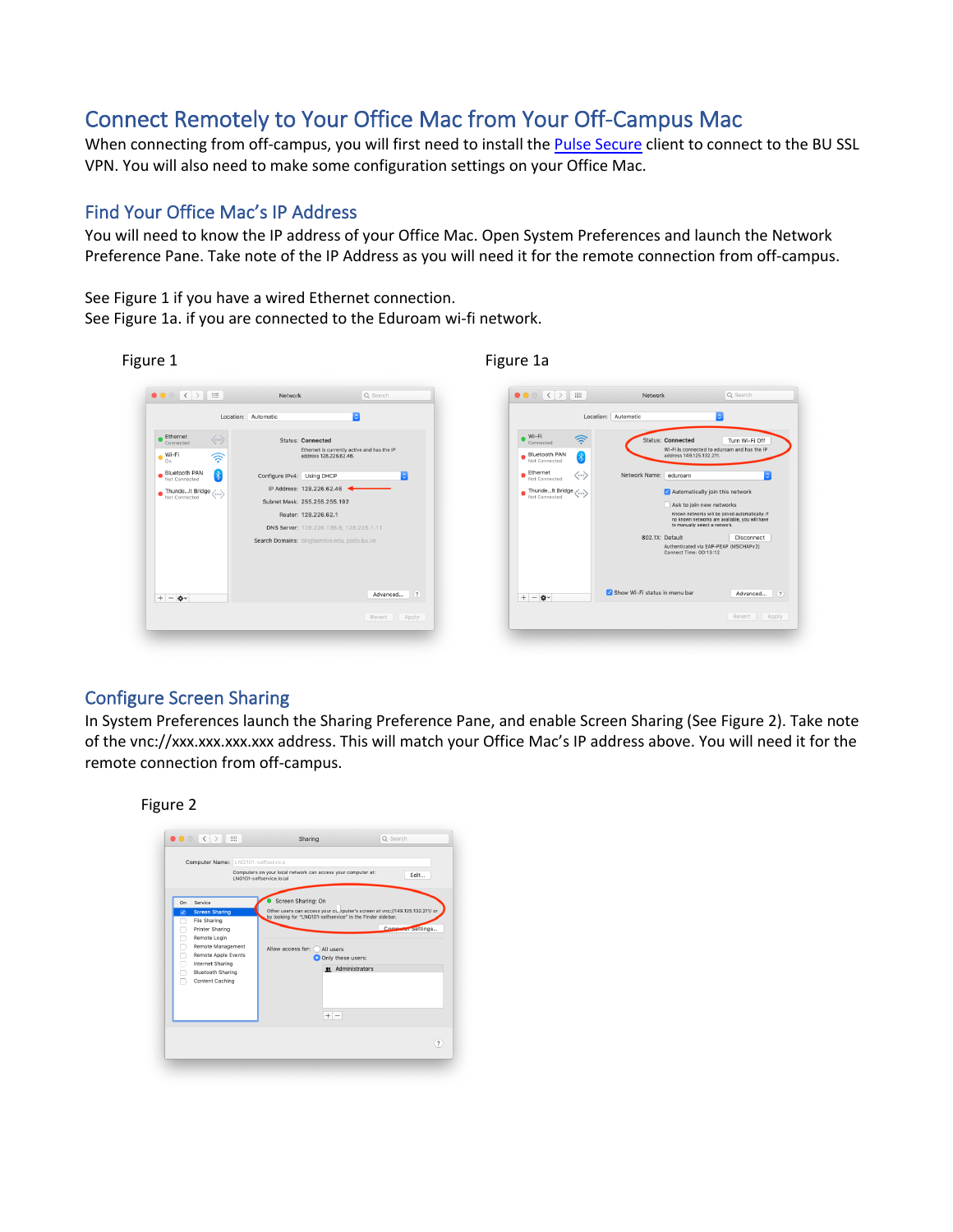Within the Sharing Preference Pane, click on 'Computer Settings' (See Figure 3). Tick the 'VNC viewers may control screen with password' box. If a password is prefilled, this will be the computer's admin password. If not, type in your computer's admin password. Click OK.

#### Figure 3

|                  |                                                                                                                                                                | V VNC viewers may control screen with password: <b></b><br>Cancel                  | Fdit<br>OK                                                                 |
|------------------|----------------------------------------------------------------------------------------------------------------------------------------------------------------|------------------------------------------------------------------------------------|----------------------------------------------------------------------------|
| On<br>☑          | Service<br><b>Screen Sharing</b>                                                                                                                               | Screen Sharing: Un<br>by looking for "LNG101-selfservice" in the Finder sidebar.   | Other users can access your computer's screen at ync://149.125.132.211/ or |
| П<br>п<br>п<br>n | File Sharing<br>Printer Sharing<br>Remote Login<br>Remote Management<br>Remote Apple Events<br>Internet Sharing<br><b>Bluetooth Sharing</b><br>Content Caching | Allow access for:<br>All users<br>O Only these users:<br># Administrators<br>$+ -$ | Computer Settings                                                          |

### Configure Energy Saver Preference Pane (See Figure 4)

You want to make sure that your Office Mac is available and stays on the network when you want to remote into it.

In System Preferences, locate and open the Energy Saver Preference Pane

- Tick 'Prevent computer from sleeping automatically when the display is off'
- Untick 'Put hard disks to sleep when possible'
- Tick 'Wake for network access'
- Tick 'Start up automatically after a power failure.
- Untick 'Enable Power Nap'

#### Figure 4



Since you will be leaving your Office Mac powered on for the remote connection to happen, it is strongly recommended that you log out when you are not using it remotely.

This completes the configuration of your Office Computer.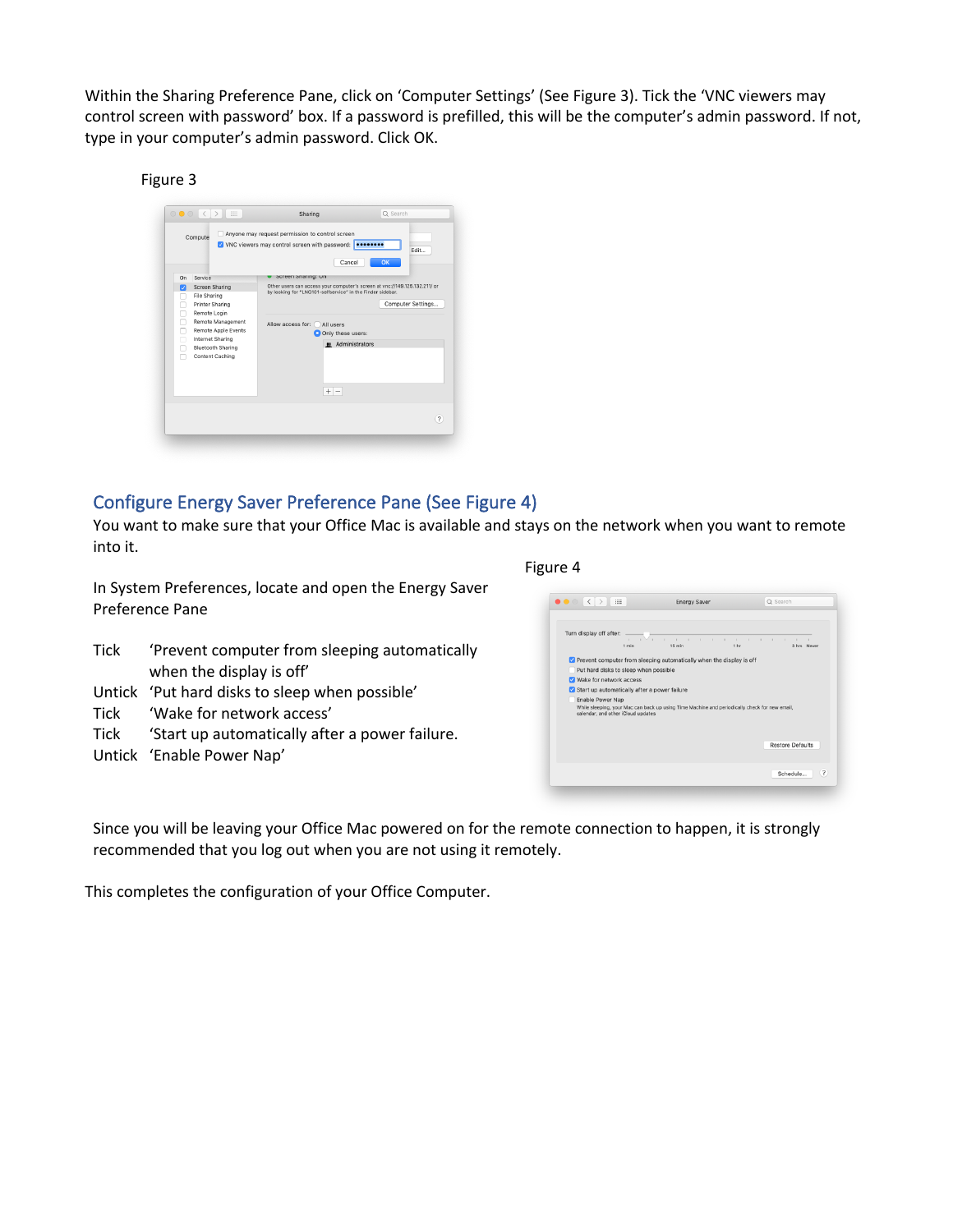# Starting the Remote Connection from Your Off-Campus Mac

There are two methods that can be used for the Remote Screen Sharing Connection. Use whichever you prefer:

### 1. Connect Using the Safari Browswer

On the remote Mac, open Safari and in the URL address field type: vnc://xxx.xxx.xxx.xxx replacing 'x' with your Office Mac's IP address. (See Figure 5). Hit return. This will start the remote connection to your Office Mac.



# Click 'Allow'.

| Figure 6                                                 | Figure 7                                      |
|----------------------------------------------------------|-----------------------------------------------|
| Do you want to allow this page to open "Screen Sharing"? | <b>Screen Sharing</b><br>Connect To: 149.125. |
| <b>Allow</b><br>Cancel                                   | Cancel<br>Connect                             |

Click 'Connect'.

### 2. Connect Using 'Connect to Server' and the vnc://address

In the Finder, choose Go --> Connect to Server, enter the address of the Mac you want to share, then click Connect. (See Figure 8)

#### Figure 8

| vnc://128.226                   |                          |
|---------------------------------|--------------------------|
|                                 |                          |
| <b>Favorite Servers:</b>        |                          |
|                                 |                          |
|                                 |                          |
|                                 |                          |
|                                 |                          |
|                                 |                          |
| (2)<br> #⊁∼<br>$\div$<br>$\sim$ | Connect<br><b>Browse</b> |
|                                 |                          |